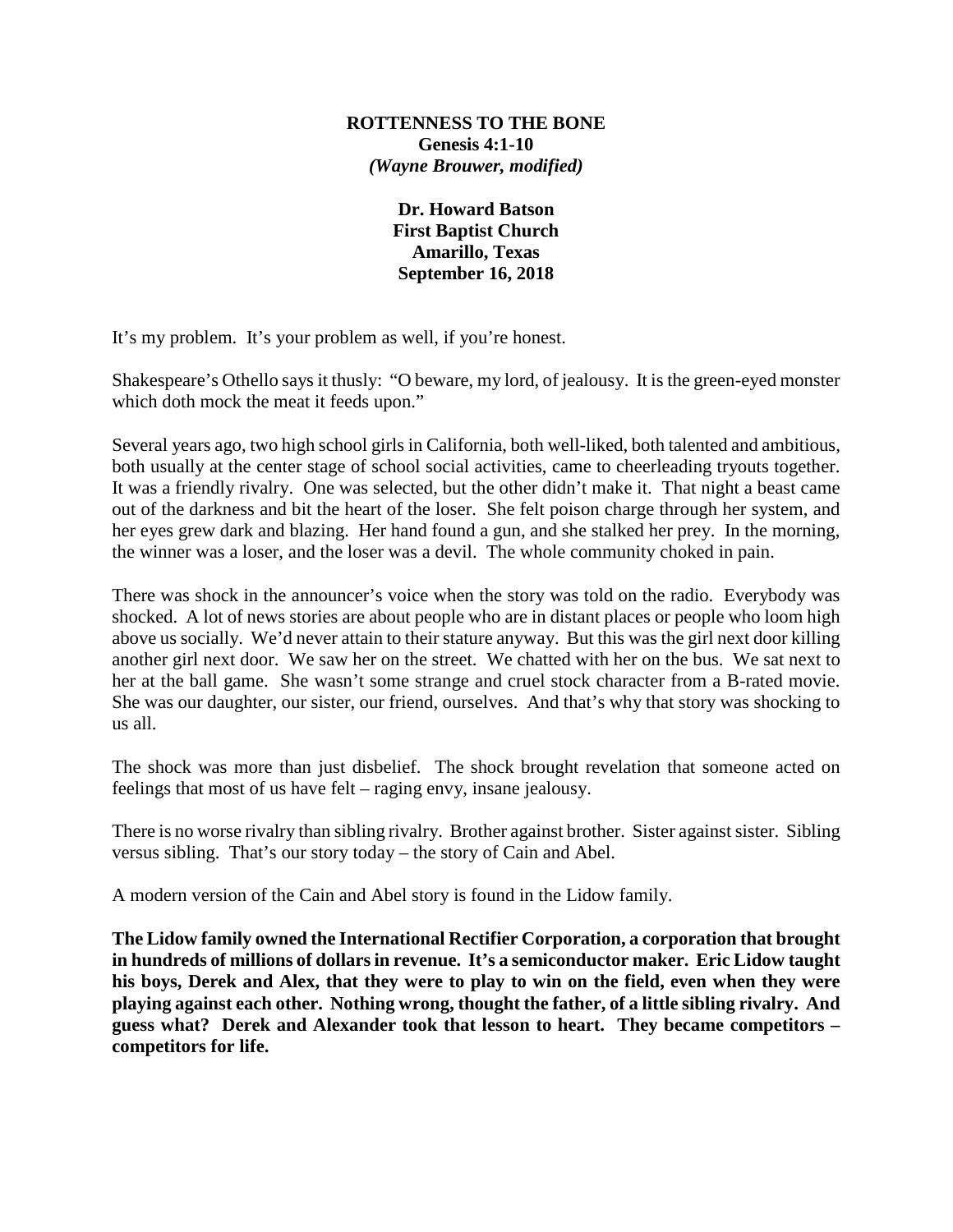**Derek and Alex were gifted boys, to say the least. Both graduated high in their respective classes at Beverly Hills High School. Derek graduated at age 16; his younger brother, Alex, at the usual age of 18. That began the younger brother's obsession with his elder. "I can't let him do better than me," he recalls thinking to himself.**

**Quite a task to try to keep up with Derek though. He graduated from Princeton summa cum laude at age 20, and earned a Stanford Ph.D. in physics in two years. Alex, though, not to be outdone, was no slouch. He built a photoelectric cell at age 8, got his undergraduate degree in physics from Cal Tech in three years and won his Ph.D. in applied physics from Stanford at age 22.**

**After they both had their Ph.D.s in their respective fields, they began to work for their daddy's company, the family company – the International Rectifier Corporation, the El Segundo-based outfit their father had started in 1947 with his own father. The company held 124 U.S. and foreign patents.** 

**In 1976, while still a Ph.D. candidate, the younger son, Alex, came up with a new chip – a chip that would break up electrical current into smaller, more usable units and did so much more efficiently than the bipolar transistors used at the time. His father was impressed with his younger son, usually the one who was just a step behind. He gave him an engineer and \$100,000 to work out the Hexfet chip. They bet the whole company, mortgaged up to the eyeballs. They bet everything on the younger boy's new chip.**

**And it paid off.**

**The older brother had to admit he was impressed. But he had envy to the bones. He was rotten. His little brother had finally crowded him out from the limelight. His little brother had rescued the company for the future.**

**A feud started within the company. Alex was representing the new product, and Derek was saying, "Let's not put all our eggs in one basket." He wanted to hold on to the older products. And the father basically bifurcated the company and made them two chieftains and the company devolved into opposing fiefdoms. They had double marketing groups. They had redundant support staffs and sales staffs. And...well...the stock fell from \$12 to \$3. And the brothers were barely speaking.**

**But their problem wasn't a business problem. It was a sibling rivalry problem. It was an envy problem. It was a jealousy problem. They called in a psychologist, J. Mitchell Perry, who got the boys back on track. Alex, the younger brother, admitted, "I had to resolve a lifetime of issues of competing with my brother."**

**The stock then rose from \$3 to an all-time high of \$44.5. And the brothers served as co-chief executives. (***Forbes***, 9/11/1995)**

Rivalry, envy, destroys much.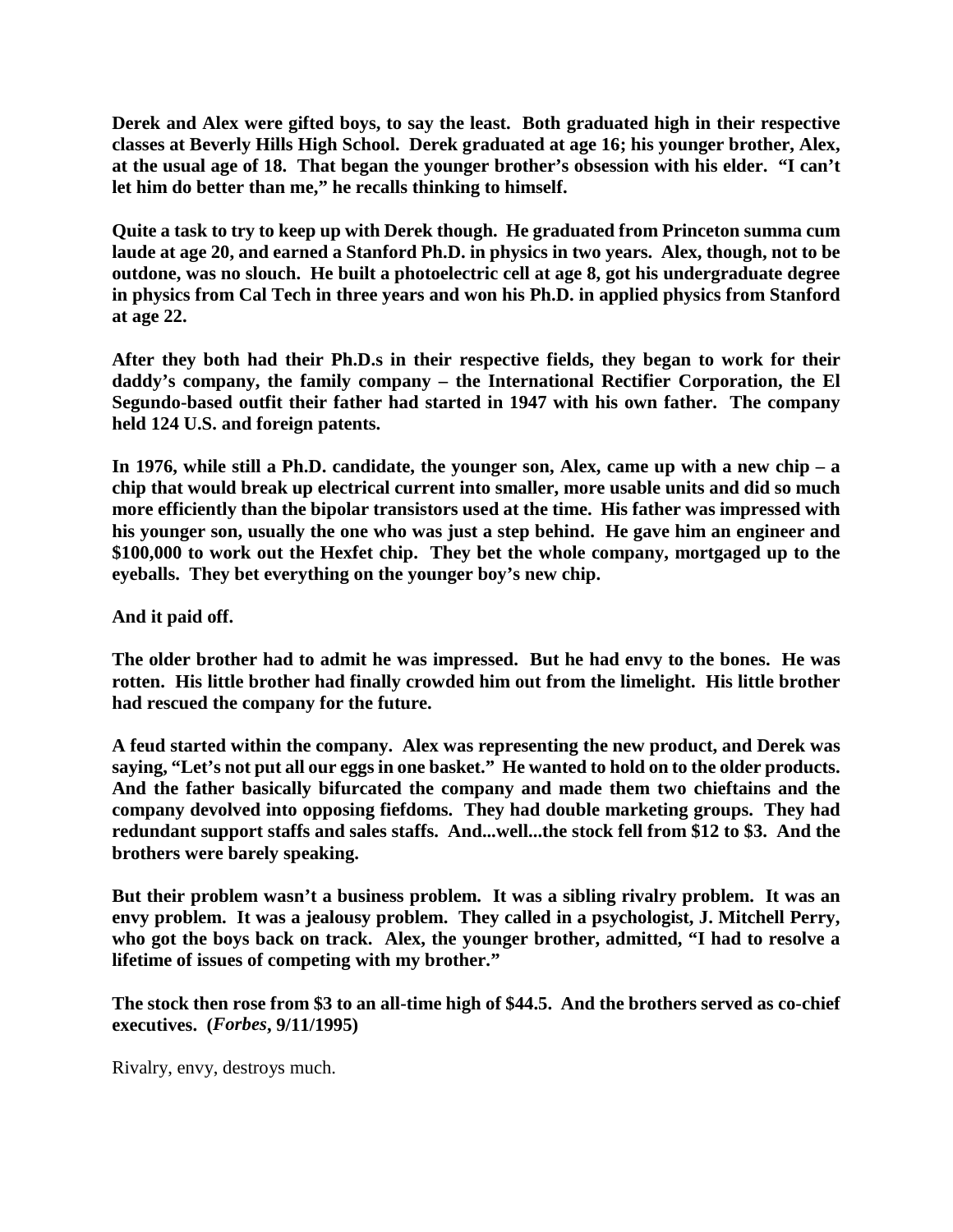We don't want anyone to be better than we are, at our game, at what we do. For when we hear about their success, we turn green with envy. We go through the "Yes, but...." phase. "Yes, he may have made it to the top, but I really don't think...."

Envy is so common, yet seldom mentioned in sermons or anywhere else. But the proverbial writer says in Proverbs 14:30, "It is rottenness to the bones." Ponder for a moment the osteoporosis of this insidious sin.

**C. S. Lewis, in his chapter on forgiveness in** *Mere Christianity***, lays out the post-mortem of an envy-cankered soul along these lines. "When I hear another admired, I can either thank God for what he has accomplished through that person, or I can reduce the other's merit by finding fault. Similarly, when I hear another criticized, I can seek some redeeming factor which might excuse or at least lessen his guilt, or I can enjoy the bad I've heard and hope to hear of worse still."**

**The second option is, to quote Lewis, "the first stop in a process which, if followed to the end, will make us into devils. You see, one is beginning to wish that black was a little blacker." You hear something bad about someone, you have a suspicion, and you hope it's a little worse than what than what you're hearing. "If you give into that, later on you wish to see grey as black. Then you begin to wish, in the end, that white itself is black. Finally, you insist on seeing everything – God and your friends and everyone around you, yourself included – as bad, and not able to stop doing it, you shall be fixed forever in a universe of pure hatred."**

It's a horrid road to begin walking down – the road that sees black as blacker, then grey as black, and then white as black – looking, always looking for some way to tear someone down, to find fault.

**Envy is not a gentle emotion. It's not I want what you have, too. It's aggressive: I want what you have, and I want you not to have it. I want to take it away from you, and if I can't do that, I'll spoil or destroy it. Envious people live in a perpetual state of anxious, competitive comparison, focusing on what others around them have and what they themselves lack. (Jane Ciabattari, "Will the '90s Be the Age of Envy?"** *Psychology Today***, 12/1989)**

Remember the story of Mozart's life told from the perspective of Antonio Salieri? The play and the film were both called *Amadeus*. Salieri was the court musician in Vienna. He worked hard at his craft, writing melodies that were nice and choral pieces that were fine and instrumental works that were good. He knew that God had blessed him. As a young man he had prayed fervently to God. "Let me make music that will glorify you, Father. Help me lift the hearts of people to heaven. Let me serve you through my music."

Then came the boy wonder, the child prodigy, young Mozart. He dazzled the crowds, playing music as if it was second nature to him. Complex melodies came from his dancing fingers. His melodies were complex and fun all at the same time – songs that soared till they seemed to bring heaven right down to earth.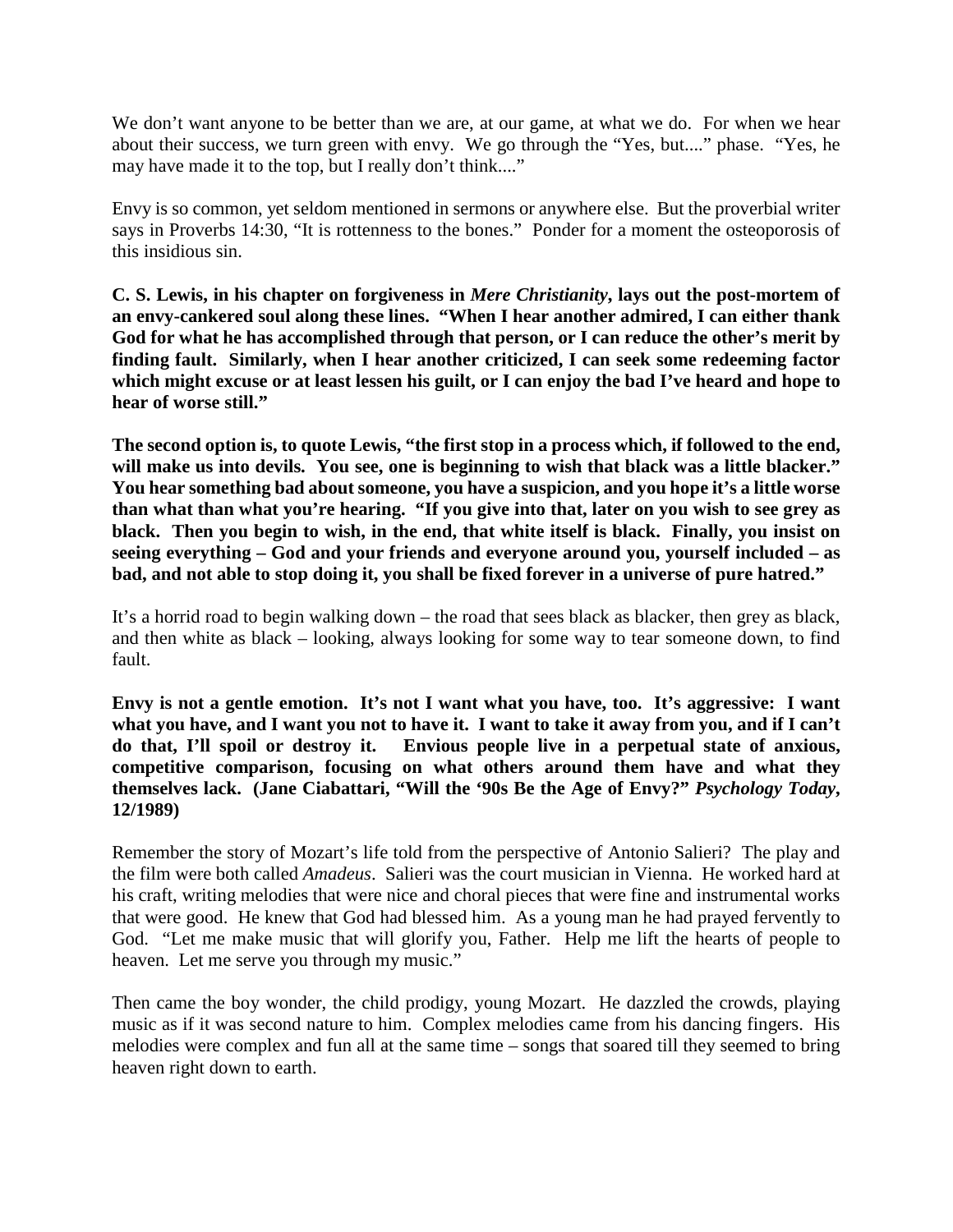Here's the catch, though: Mozart was such an obvious sinner. He was immature, vulgar, and obscene. He made off with the ladies every chance he could get. Salieri grew green with envy. How could life be so unfair? He was a servant of God. Why should Mozart be blessed with such talents? Salieri lived a pious and obedient life. Why should Mozart traffic in all these worldly pleasures and still get ahead? Salieri spent a lifetime in hard and tedious work. Why should it all come so easily for the youthful Mozart?

The story continues until Mozart dies a mysterious death. Salieri's eyes gleam, and in the dramatic climax Salieri sits in an insane asylum, where he curses God for denying him the kind of talent that blessed young Mozart.

Envy lurks on the path of the crushed spirit. Why should your marriage end in divorce while others survive? Why should your business falter during the recession why hers only grows? Why should your life be plagued with sickness while his seems never to be troubled?

Remember the two women who came to Solomon with one baby between them? One baby had died, and now both women claimed the same child. How could Solomon judge such a case?

"He's mine," says one.

"No, he's mine," retorted the other.

"Bring me the sword," Solomon says. He pretends to mark a dotted line, halving the baby. One woman is heartbroken.

"No," she says. "No, not that. Just give her the baby." The other woman has a smug look on her face and says, "Go ahead. Fair is fair. Chop it in two."

You know what is happening. Life isn't fair. That woman's baby died, and envy leaped into her crushed spirit. And she is saying, "If I can't have my baby, then she can't have hers either."

Envy was Cain's problem. It was the cheerleader's problem. It was Salieri's problem. It was Alex's problem. And it's my problem, too.

Genesis 4:1-10

Cain and Abel were brothers. They played together as children. They built forts. They swam together. They had carved their initials in the tree. They had always been racing and competing with each other. They were brothers; they were rivals and friends.

Adam and Eve showed them the way to worship. They told the boys about the early days in the Garden when they walked and talked with God, and He came down to them every day. Their parents showed Cain and Abel how to prepare sacrifices. They said, "God stays a little way away from us nowadays. So we have to talk to Him by way of smoke signals."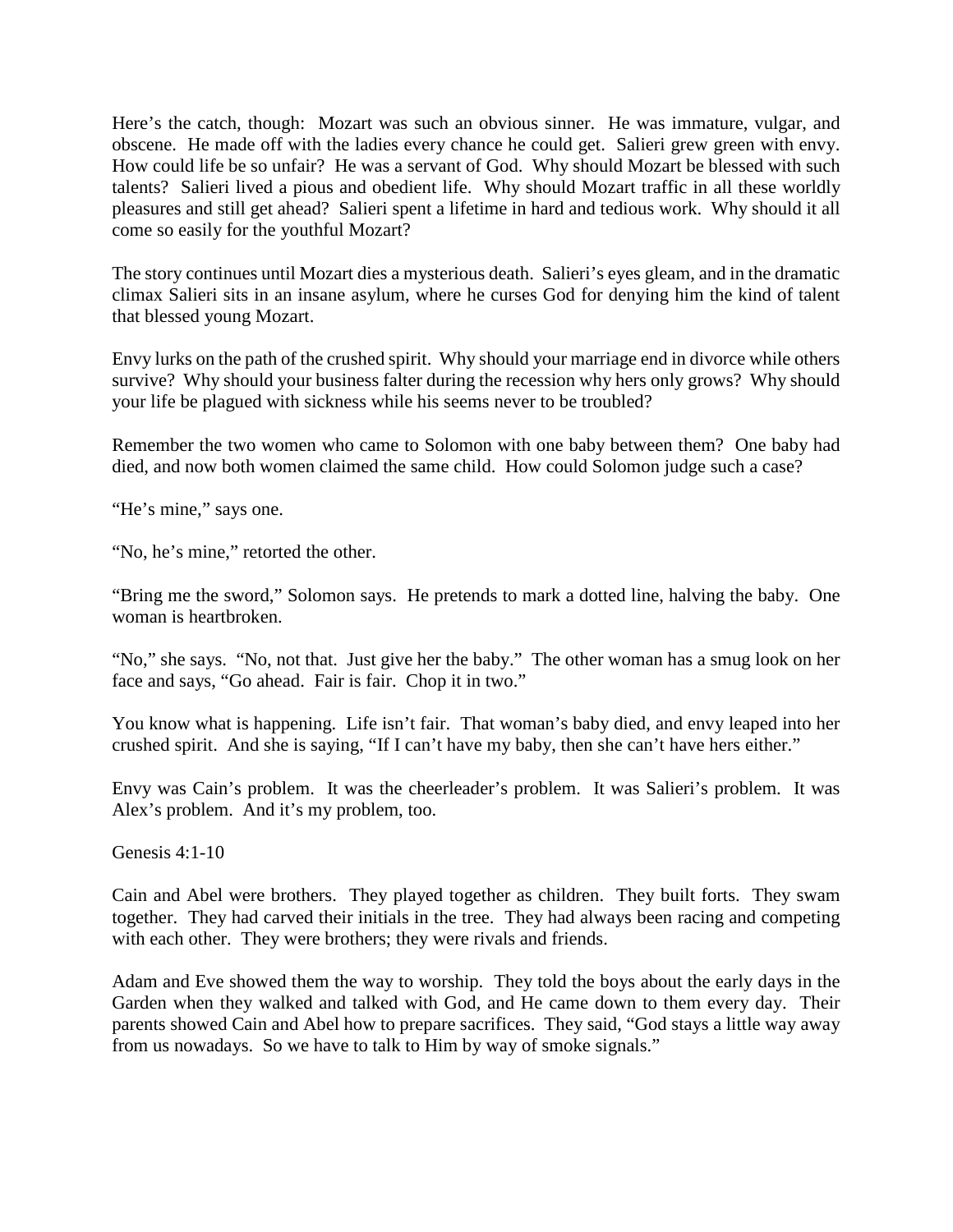The young men build their altars. They strike up the song of the fire and send their praise and thanks to God. Then comes the word from heaven. Abel makes the cheerleading team, but Cain is cut from the roster.

It's a familiar story. Both of the boys brought their offering unto the Lord. Cain was like his father, Adam. He was a farmer. So when he brought an offering, it was natural for him to bring produce to God. Abel was a rancher. So when he brought an offering, it was proper for him to bring the first born of his flock.

The question that stands in our mind as readers of the story is clear. Why did God accept the offering of Abel and why did He reject the offering of Cain? The New Testament makes it clear. The problem was not mechanical. The problem was not that Abel brought the first of his flock while Cain brought left over grain. Rather, it was the heart of the giver that made the difference.

Hebrews 11:4

By faith Abel offered to God a better sacrifice than Cain, through which he obtained the testimony that he was righteous, God testifying about his gifts, and through faith, though he is dead, he still speaks.

Cain is outraged. How does God accept the offering of his kid brother and yet refuse his?

You know the feeling. I know the feeling. It's our problem, too.

Someone else wins, and I'm the loser. That's the jungle where the beast lurks. **Gore Vidal said, "Every time a friend succeeds, I die a little."**

What about you? Of whom are you envious?

**Author James Michener has made his mark in the literary world by producing massive historical novels such as** *The Source, Hawaii, The Covenant, Texas***, and** *Poland* **(to name a but a few). Ironically, Michener's style has drawn its strength and beauty from characters fleshed out with extensive genealogies and deep cultural roots. Yet he himself is a man without a birth certificate. Abandoned as an infant, raised as a foster-son in the Michener family headed by a widowed Quaker woman, James had never known his biological parents. While he claimed to have come to peace with this vacuum in his life, it is easy to see why he found pleasure inventing extensive lineages for all his characters with each new novel.**

**Despite his generous spirit and kind nature, Michener's accomplishments raised the ire of one of his adopted-clan kin. In a rage of jealousy, mean-spiritedness and sheer nastiness, some anonymous relative – self-signed "a real Michener" – felt impelled to write hate-filled, hurtful notes to James whenever his name gained fame or newspaper space. Even after his Pulitzer Prize, this poison-pen writer charged Michener with besmirching the good Michener name, which, he said, "You have no right to use," and denounced him as a fraud. But the phrase this anonymous hate-monger thrust the most deeply under Michener's skin was, "Who in the heck do you think you are, trying to be better than you are?"**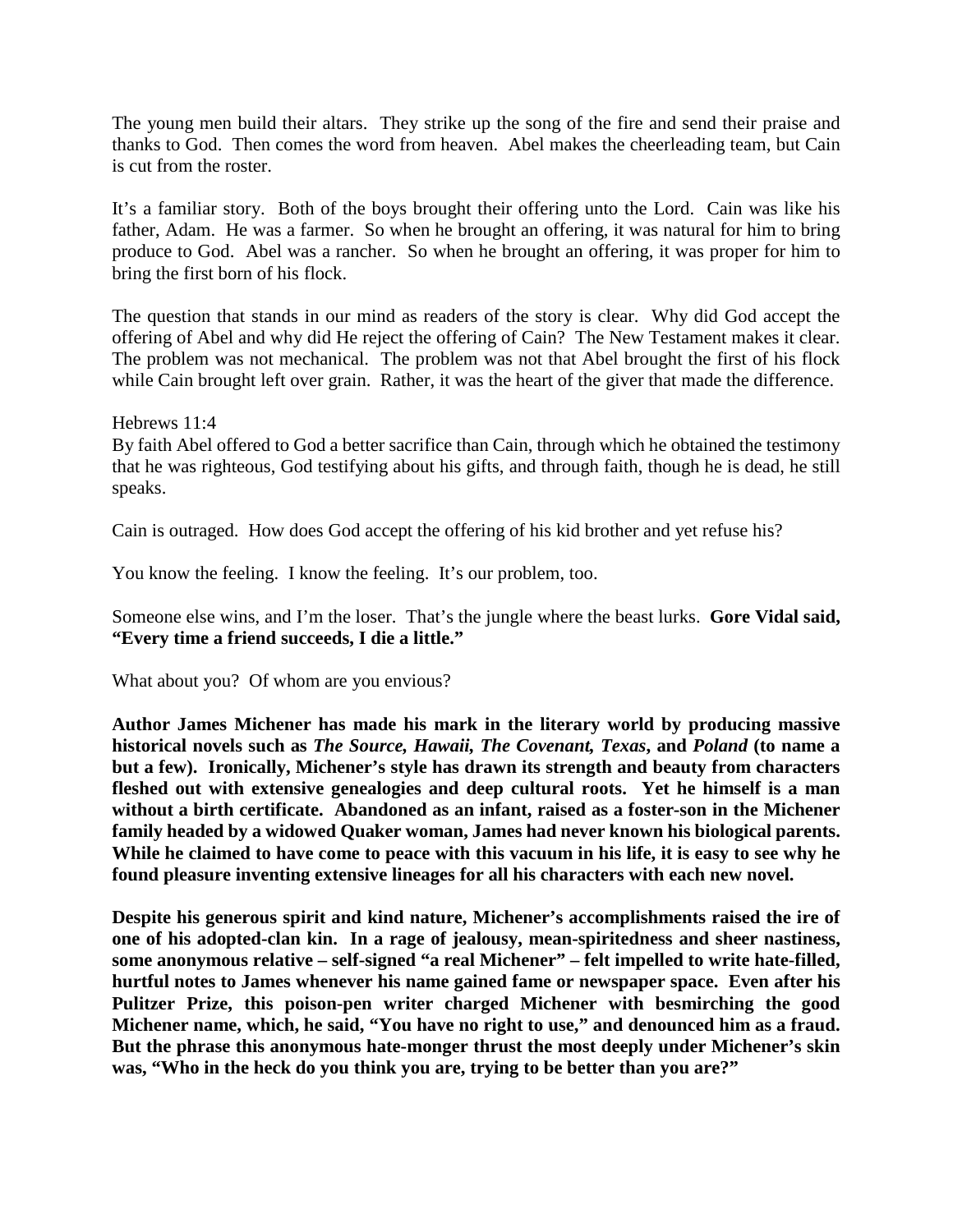**The final letter he received from his unknown relative came in 1976 after President Ford had presented James with the Presidential Medal of Freedom. The acidic note read, "Still using a name that isn't yours. Still a fraud. Still trying to be better than you are."**

**Michener testified that the words of that cry were burned into his soul. But Michener turned the negative power of that accusation into a life challenge. Michener acknowledged his nitpicking kinfolk and admitted to missing the nasty letters when his relative presumably died. "He was right in all of his accusations," Michener confessed. "I have spent my life trying to be better than I was, and am brother to all who have the same aspirations." (James A. Michener,** *The World Is My Home: A Memoir***)**

We all wish our family and friends well, but perhaps not that well. When we feel down about ourselves, it's easier to tolerate hearing about a friend's misfortune than his or her successes. Because your friends are the closest things to being like you, their success makes you question yourself. "Why not me?" you ask.

**We all feel this way sometimes. Nothing alienates people quite like success. When people become successful, they discover a sad and unexpected truth: It** *is* **lonely at the top. Your friends need to celebrate their successes without feeling they are intimidating you and to share their failures without your taking secret satisfaction from them. Can you really allow your friends to confide their successes to you without becoming envious of it or asking to participate in it? Just say, "No one deserved it more than you." You'll probably be right. And you'll certainly be a good friend. (David Viscott,** *Finding Your Strength in Difficult Time***s)**

Or you can choose to be envious.

Envy will possess you. It will consume you. It will rob you of the ability to enjoy the good things that God has given you. It will snatch away your ability to rejoice with a friend when blessings come his way.

If God had looked at Cain as number two, then there had to be a number one. And at all cost, Cain was going to knock off number one.

Back in the fourth century, the great preacher, Basil of Caesarea, preached a sermon on envy. He said it creates three problems in the bitterness of our bitten hearts.

## **1. First, it causes us to slander.**

Three churches struggled to survive. Then one of the churches called a pastor who was extremely gifted. His sermons were relevant and gripping. His personality had the loving compassion of Mother Teresa coupled with the dynamic charisma of Tom Cruise. He could teach in ways that made people hungry for more. People saw God through his ministry. Folks began to drift and find their way into his church on Sunday.